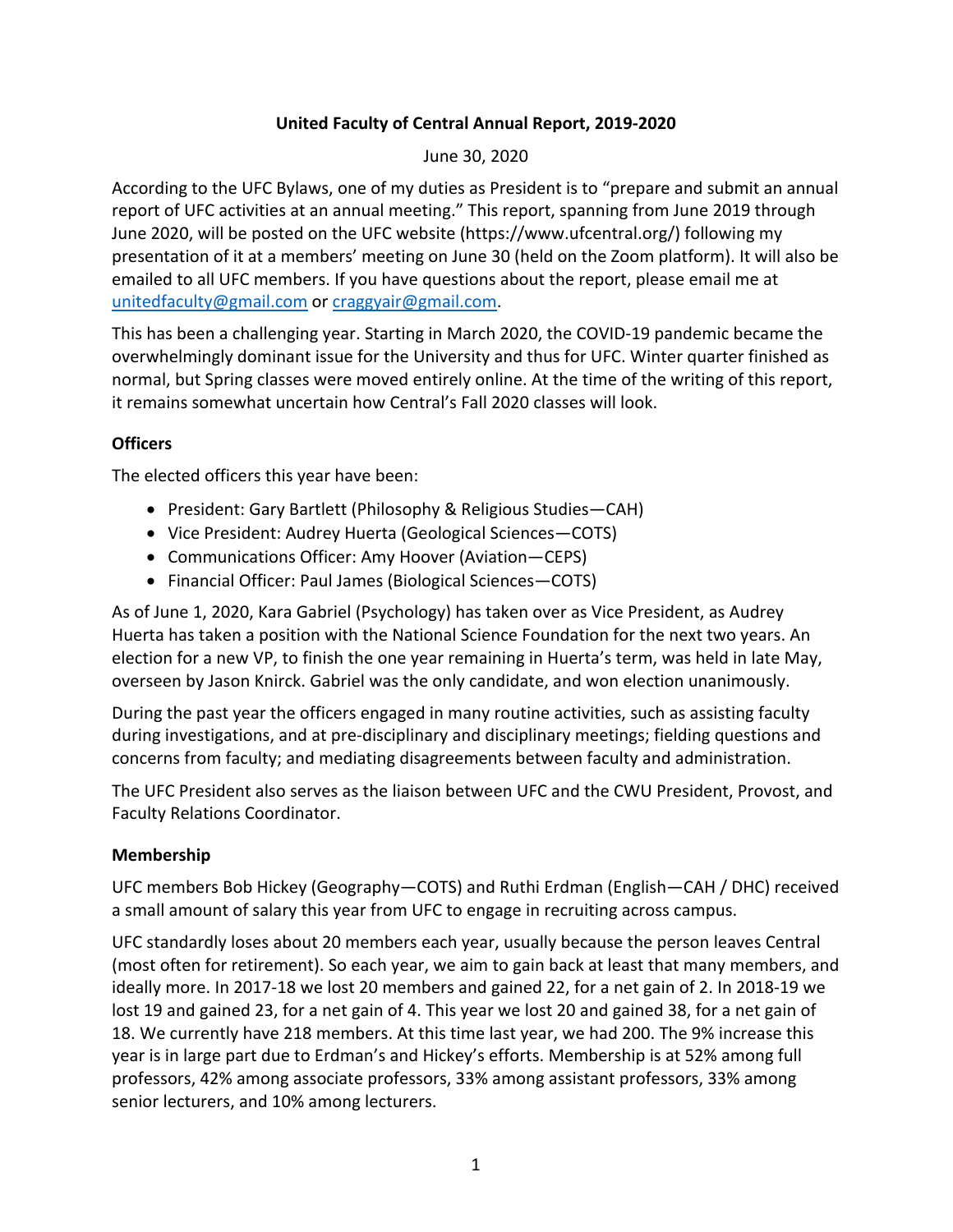#### **Completion of three past issues**

Over the summer of 2019, six **UFC notice boards** were installed around campus: in Samuelson, Black, Language & Literature, Shaw-Smyser, Purser, and Science. These buildings were chosen because they had the highest faculty occupancy. The boards were all installed in prominent first-floor locations, and as approved by the University. The boards are now in use, displaying information such as upcoming events, the names of the officers, the function and role of UFC at the University, the distinction between representation and membership, and so on.

In summer 2019, a major task was to prepare for the distribution of \$1 million in **compression and equity funds**, as designated in CBA Section 16.8. At the close of Matthew Altman's term as President, several details of the distribution remained to be finalized. They were finalized over summer by new UFC President Gary Bartlett, Interim Provost Lynn Franken, Faculty Relations Coordinator Charlene Andrews, Compression Taskforce member Holly Pinkart, and President Gaudino. On September 4, Bartlett and Franken announced the completion of the process. Of 357 T/TT faculty, 129 (c. 36%) received a salary increase, closing 66% of the gap between their 2018-19 salary and the national mean for faculty at their rank in their disciplinary area.

As noted in the 2019 report, CWU, UFC, and the PSE (Public School Employees of Washington) were to participate in a hearing in June 2019 with the Public Employment Relations Commission (PERC) to determine **whether CWU's flight instructors were faculty or staff**, and thus which bargaining unit they should belong to. The hearing duly occurred, and in October, the PERC ruled that the flight instructors were not faculty. The UFC officers and Executive Board unanimously agreed not to contest this decision.

### **UFC events**

UFC's regular Tenure and Promotion Celebration was held on November 7, 2019, at Gallery One. Turnout was excellent.

An all-members meeting was scheduled for March 12, 2020. The meeting was to have focused on bargaining (see below). It was cancelled, however, in light of the COVID-19 pandemic.

A year-end all-members meeting, at which this annual report was presented, was held on the Zoom platform on June 30, 2020.

### **Executive Board**

UFC Executive Board members serve as points of contact with other faculty, and an advisory body for the UFC officers. The current members of the Board are:

- The four UFC officers
- James Avey (Management—CB)
- Ruthi Erdman (English/DHC—CAH; NTT faculty)
- Kevin Feeney (Interdisciplinary Studies—COTS; NTT faculty)
- Martin Kennedy (Music—CAH)
- Dan Lipori (Music—CAH)
- Sathy Rajendran (Engineering Technologies, Safety, & Construction—CEPS)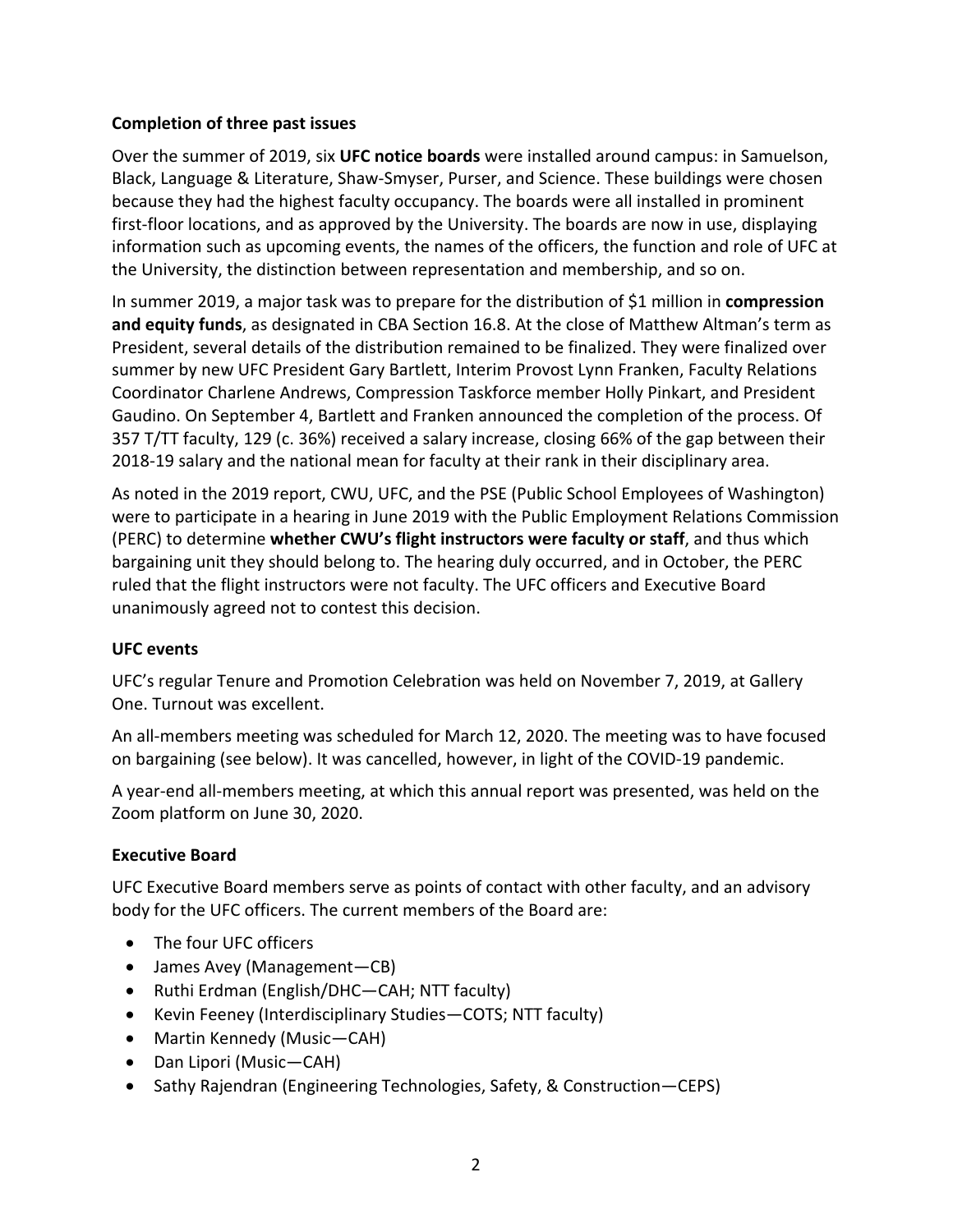- Karen Roemer (Health Sciences—CEPS)
- Terry Wilson (Management—CB)

The Executive Board met on October 16, 2019 and on March 12, 2020. Agendas and meeting minutes are available on the UFC website. In addition to receiving regular updates about UFC activities, the E-Board advised the officers on other issues that were under discussion by the Labor-Management Council (see below). On May 28, 2020, the Executive Board held an emergency meeting via Zoom to discuss planning for Fall 2020 in light of COVID-19.

# **Labor-Management Council**

The CBA includes the following provision: "The University and the Union will maintain a Labor-Management Council to provide a forum for communication between the parties and to promote constructive labor-management relations. Council meetings will be used for discussions and shared problem-solving only, including the University's efforts to eliminate barriers to equal employment opportunities and workplace equity encountered by the protected groups identified in Article 7. The Council shall have no authority to conduct any negotiations or modify the provisions of this Agreement" (26.1).

The members of the LMC this year were:

- *UFC representatives*: Gary Bartlett (UFC President), Amy Hoover (UFC Communications Officer), Audrey Huerta (UFC Vice President), Paul James (UFC Financial Officer)
- *CWU representatives*: Charlene Andrews (Faculty Relations Coordinator), Lynn Franken (Interim Provost), Jill Hernandez (CAH Dean), Jeff Stinson (CB Dean)

The LMC has met three times since the date of the last annual report: on June 4, 2019, $1$  October 28, 2019, and February 28, 2020. Meeting agendas are available on the UFC website. At least two more meetings were planned, but these were cancelled because of COVID-19.

At the meetings, the following topics were discussed:

- Compression Taskforce recommendations; and subsequently, questions from faculty in ITAM about the distribution of the funds
- Defining the responsibilities and compensation for interdisciplinary program directors
- The possibility of testing new Interfolio software to interface with Faculty 180
- The criteria for funding requests for NTT development fund money
- The teaching of UNIV 101 by advisors instead of faculty
- A pattern of overload pay not being paid on time, especially in CEPS
- The status of college faculty performance guidelines in CEPS
- The status of assistant and associate chairs: must they be elected, or can they be appointed by the Dean?

 $1$  Because the June 4 meeting was at the end of the previous academic year, the members of the LMC at that meeting were still as listed in last year's annual report.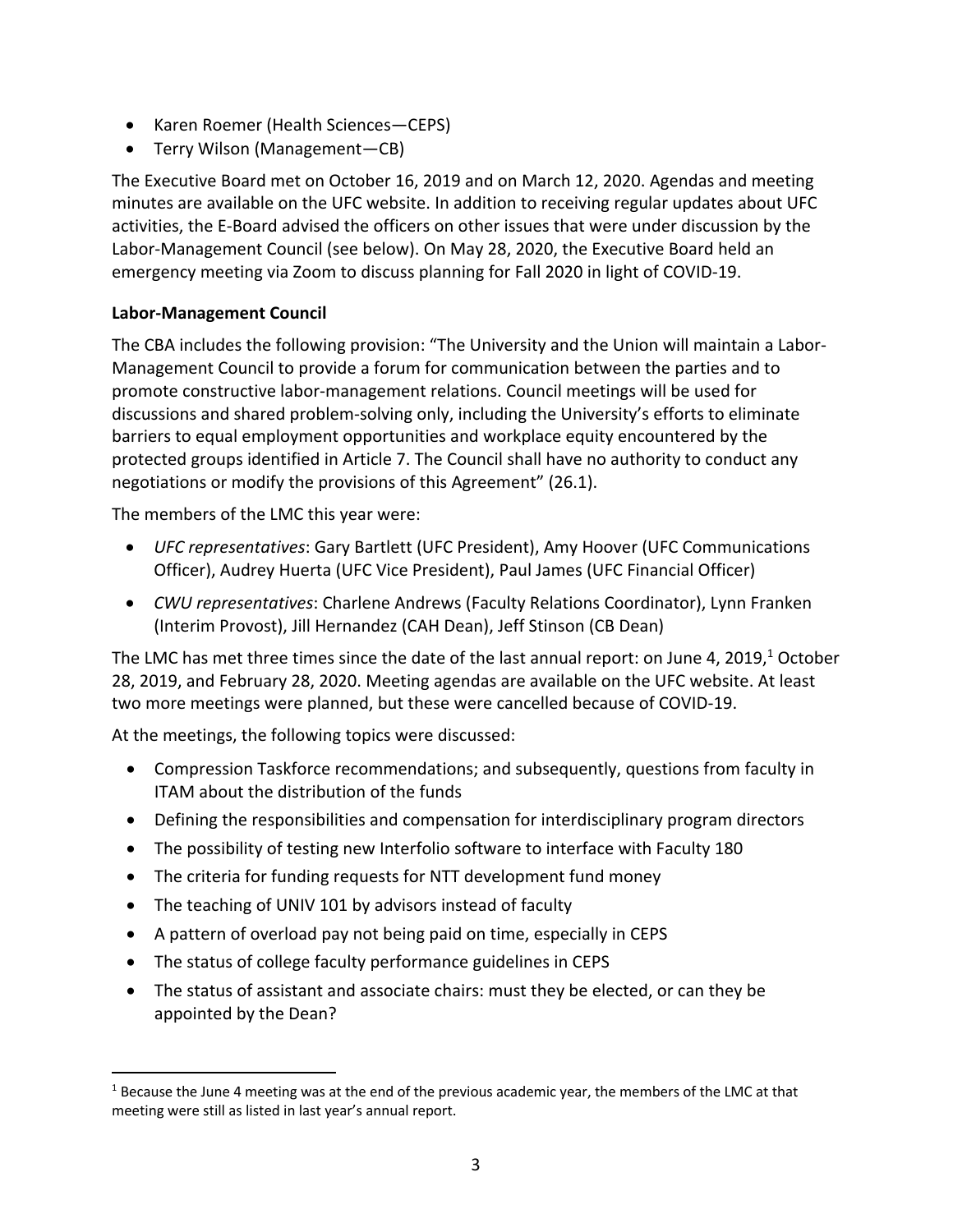## **Complaints and grievances**

UFC formally challenges some decisions made by CWU administration by filing grievances, which allege violations of the CBA (27.2.1), and complaints, which challenge substantive academic judgments (27.2.2). Since May 8, 2019 (the date of the last annual report), the following complaints and grievances have been filed:

### *Complaints*

- Complaint 19-01C: Tenured faculty member denied promotion (Level I, June 2019)
- Complaint 19-02C: Tenured faculty member denied promotion (Level I, June 2019; Level II, August 2019)
- Complaint 19-03C: Tenured faculty member denied promotion (Level I, June 2019; Level II, September 2019)
- Complaint 20-01C: Tenured faculty member continued with reservations (Level I, June 2020)

• Complaint 20-02C: TT faculty member denied tenure and promotion (Level I, June 2020)

## *Grievances*

- Grievance 19-01G: Use of only SEOI scores to deny promotion for a tenured faculty member (Level I, May 2019; Level II, July 2019)
- Grievance 19-02G: Misapplication of scholarship standards in denying tenure and promotion to a TT faculty member, and promotion to a tenured faculty member (Level II, June 2019)
- Grievance 19-03G: Flawed review of teaching in denying promotion to a tenured faculty member (Level I, June 2019; Level II, July 2019)
- Grievance 19-04G: Violation of state law in making late salary payments to faculty for summer teaching (Level I, October 2019; Level II, November 2019)
- Grievance 19-05G: Unjust termination of an NTT faculty member with a medical disability (Level I, December 2019)
- Grievance 20-01G: Conflation of discipline with academic judgment in denying tenure and promotion to a TT faculty member (Level I, May 2020; Level II, June 2020)

# **Contract bargaining**

This was a bargaining year, during which a new contract was to be negotiated, to succeed the current one which expires on August 31, 2020. Members of the bargaining team are:

- Matt Altman (Philosophy & Religious Studies—CAH), bargaining team chair
- Nancy Graber Pigeon (Management—CB)
- Dominic Klyve (Mathematics—COTS)
- Dan Lipori (Music—CAH)
- Sathy Rajendran (Engineering Technologies, Safety, and Construction—CEPS)
- Gary McNeil (WEA), chief negotiator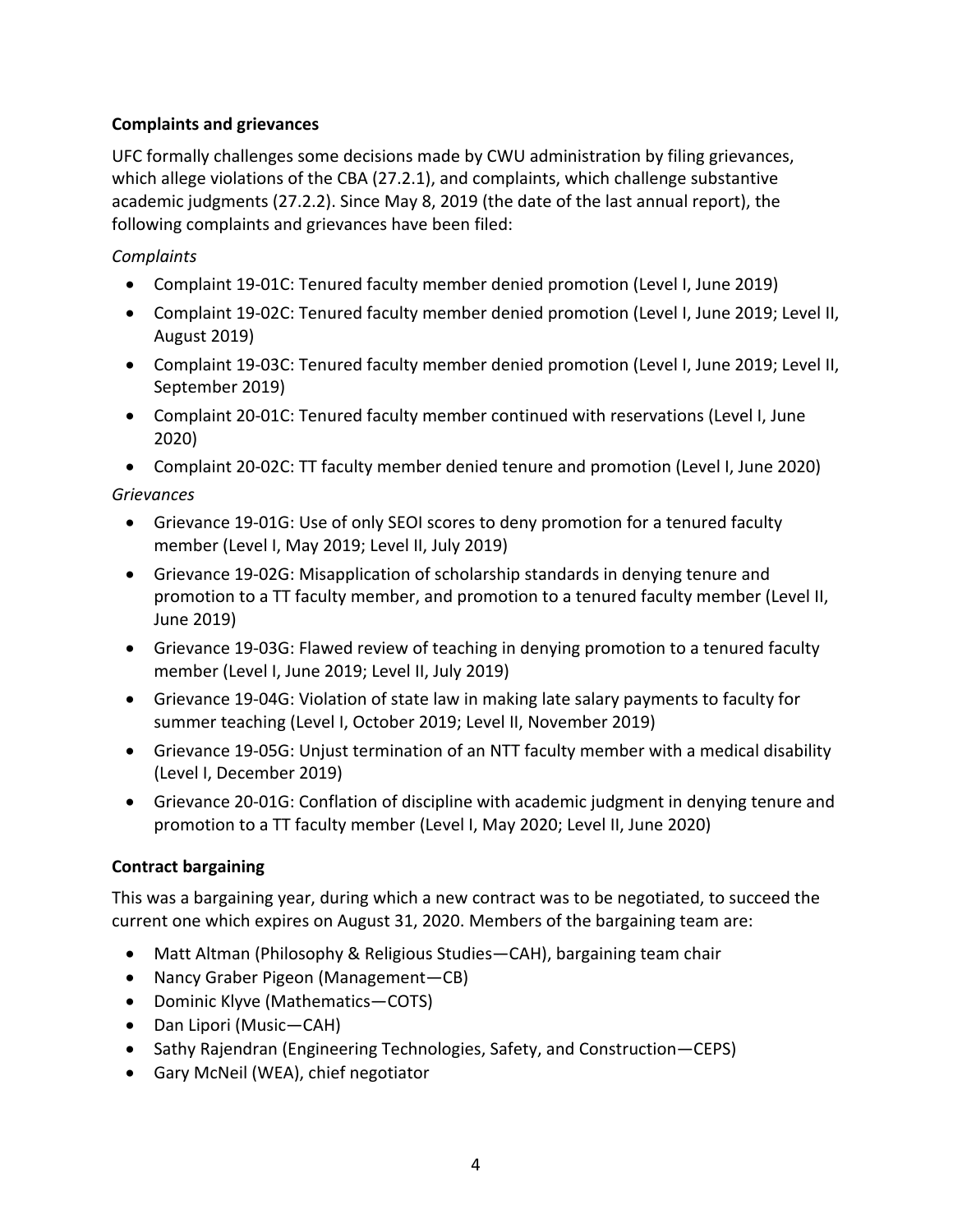COVID-19 forced a reevaluation of the bargaining situation. In Spring the two parties agreed to extend the current contract by one year. An MOU was signed to that effect on June 4, 2020, having been ratified by both parties. The ratification vote by UFC members, overseen by Jason Knirck, was conducted by email. The vote tally was 82 in favor, 3 against. The MOU preserved promotion and merit increases, but kept everything else status quo; and it stipulated that the parties would meet in Fall to discuss the possibility of compensation increases.

## **The COVID-19 pandemic**

UFC worked with Central to sign two MOUs in Spring concerning faculty working conditions. The first concerned Spring instruction. It specified a late-starting, nine-week quarter, giving faculty an extra week to prepare for online classes. It also allowed that faculty could exclude Spring 2020 SEOIs from future reviews. The second MOU addressed scholarship. It stipulated that unused development funds would roll over to 2020-21; that faculty would get credit for presentations cancelled due to COVID-19; that T/TT faculty could extend their review clock by a year; and that approved sabbaticals would be discussed on a case-by-case basis.

At a March 20 Board of Trustees meeting, CWU unexpectedly declared financial exigency, which naturally caused widespread concern. The UFC President was assured by President Gaudino, however, that the University had no intention of laying off faculty, and that the declaration did not trigger Article 25 of the CBA. At the time of this report (late June), that assurance has held. On May 15, President Gaudino publicly reaffirmed his commitment to not reduce T/TT faculty. NTT faculty contracts would be offered or extended as enrollment required.

In late May, UFC created an online survey for faculty to give their opinions about the Spring quarter, the University's handling of the crisis, and their concerns about Fall. A summary of the results of the survey was sent to faculty on June 11.

At the time of this report, it remains uncertain how Central's Fall 2020 classes will look. A normal, face-to-face quarter is unlikely, but the University is hoping that some classes will still have a face-to-face component. The University has, however, committed to not requiring faculty to teach face-to-face if they do not wish to do so. This commitment was included in an MOU signed on June 18. This MOU also stipulated that the Fall quarter would start two weeks early, to avoid having students return after Thanksgiving; and laid out various health and safety policies for both Summer and Fall quarters. It also specified that SEOIs for Summer and Fall classes would be used in faculty reviews only formatively, not summatively.

### **Emergency funds**

UFC has received two applications this year for funds from the Emergency Assistance Fund. The EAF is funded by donations, and any UFC member may apply. The maximum disbursement for a given faculty member per year is \$1,000. Decisions are made by the Executive Board. In Fall 2019, \$1,000 was given to a faculty member in COTS, for costs related to a family death and to their own health issues. At the time of this report, we are in the process of disbursing \$1,000 to a faculty member in CEPS, for costs related to a family death.

Since its creation in 2010—by Bob Hickey and Holly Pinkart, respectively UFC President and VP at the time—the EAF has been held in an account in the CWU Foundation. This year, however,